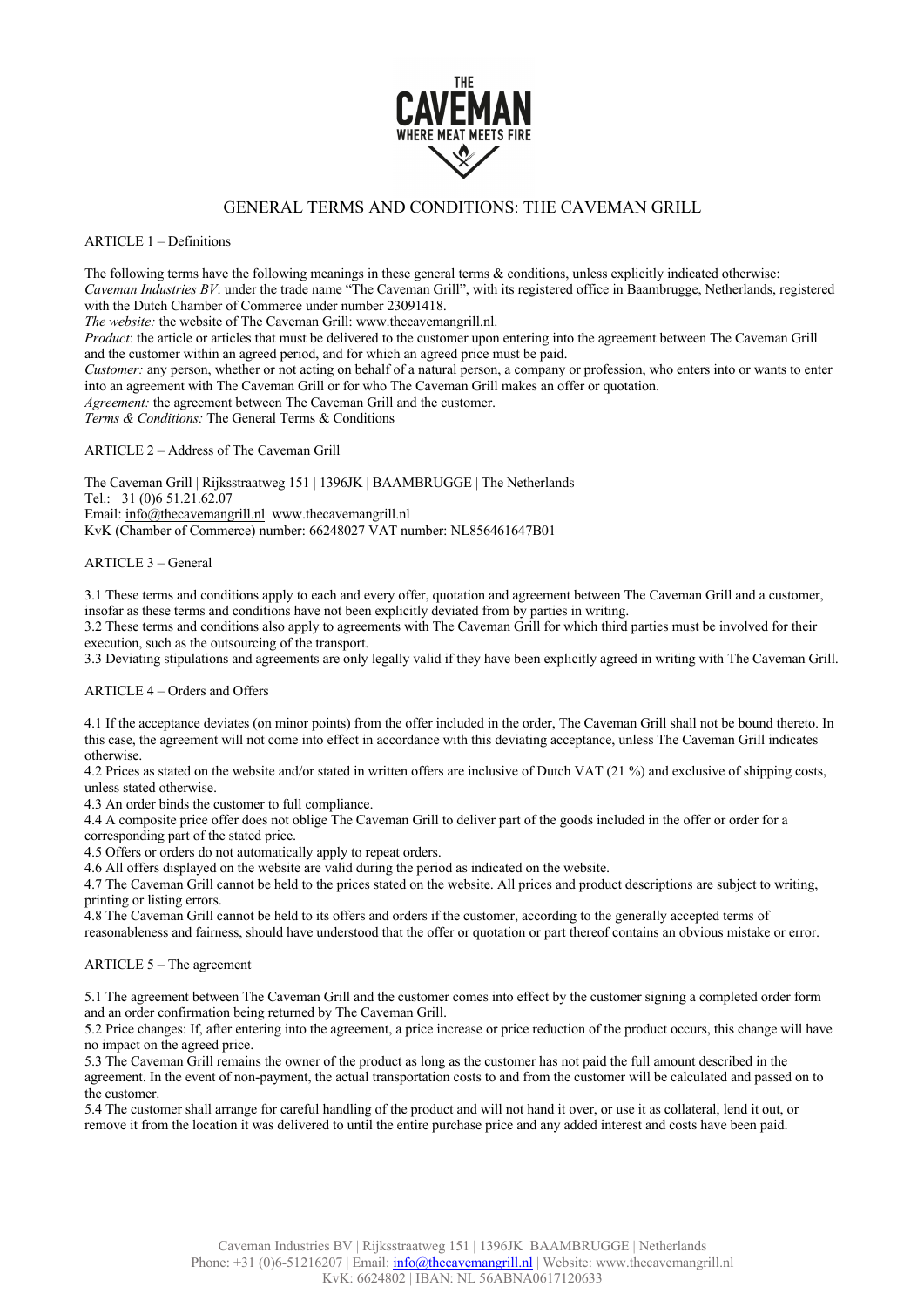

# ARTICLE 6 – Delivery

6.1 The delivery time is included in the order confirmation and can differ for each order; The Caveman Grill strives to achieve a delivery time of maximum 4 weeks.

6.2 The Caveman Grill is a handmade product. In the event of a delay in the delivery time, The Caveman Grill reserves the right to propose a further term of delivery.

6.3 Unless otherwise agreed in writing, delivery shall be made at the agreed delivery address and The Caveman Grill shall decide upon the shipping method.

6.4 The customer is obliged to accept the agreed product at the time it is available or delivered to him. If delivery is agreed, and the customer is not present on the appointed day, the agreed product will be re-delivered after consultation at extra delivery cost. In this case, the agreed price will be increased by  $\epsilon$ 50 plus additional shipping costs, to be paid prior to final delivery.

6.5 If there is an agreement with the customer to pay in advance, the delivery time begins at the moment the agreed total amount has been credited to the bank account of The Caveman Grill.

6.6 If delivery is agreed, and the order consists of multiple component parts that cannot be delivered at one time, one of the following options may be chosen by The Caveman Grill in consultation with the customer:

a. a new delivery date will be agreed for all component parts of the order to be delivered;

b. the available component parts will be delivered, the unavailable parts will be delivered at a later date, which will incur extra costs.

# ARTICLE 7 – Delivery method

7.1 Unless otherwise agreed, The Caveman Grill determines the delivery method for all items to be delivered. This delivery method is understood to mean that items will be delivered right up to your front door (ground floor).

# ARTICLE 8 – Returning/cancelling orders

All our orders are accompanied by a right of withdrawal for consumers (exception: business purchases).

8.1 Cancelling an Order

An order placed by you at The Caveman Grill via www.thecavemangrill.nl can be cancelled without giving any reason within 14 days of receipt of the product (or after placing the order), whether or not after delivery. If the customer wishes to return a product after delivery, whether or not through the online Caveman Grill webshop, the customer must contact The Caveman Grill via

info@TheCavemanGrill.nl and request the product to be picked up by The Caveman Grill and shipped back to the general warehouse in The Netherlands at extra transport costs for the account of the customer.

Please note: NEVER arrange for the product to be returned to The Caveman Grill yourself.

8.2 Terms and conditions for returns:

The product must be complete and in original, unused condition;

The product must be clean, in exactly the same condition as the customer received it;

The product must not be damaged;

Assembly materials included with the delivery must be complete and in the original packaging;

The product must be complete and come with the original manuals and accessories included with the

delivery;

The product must be in good packaging, preferably the original packaging, which may have been opened.

NOTE: This cancellation policy does not apply to specially-ordered items, see "Customer-specific purchases" (Article 8.3). If The Caveman Grill is unable to deliver the purchased product, for example, if the article is taken off the market, The Caveman Grill will notify the purchaser. The purchaser then has the right to cancel the purchase. 8.3 Customer-specific purchases

Some items sold by The Caveman Grill are specifically ordered by the customer. This includes in particular, (personalised) products that have a name engraved on them, which can no longer be included in the stock. These articles cannot be cancelled by the purchaser; the cooling-off period does not apply for these items either.

# ARTICLE 9 – Warranty

9.1 The Caveman Grill guarantees that the product to be delivered meets the requirements and standards that can reasonably be expected and is free of any defects, as specified in "Warranty Terms and Conditions: The Cavemen Grill".

9.2 The warranty described in Article 9.1 is a manufacturer's warranty.

9.3 In addition to these warranty provisions, statutory warranty provisions remain in force.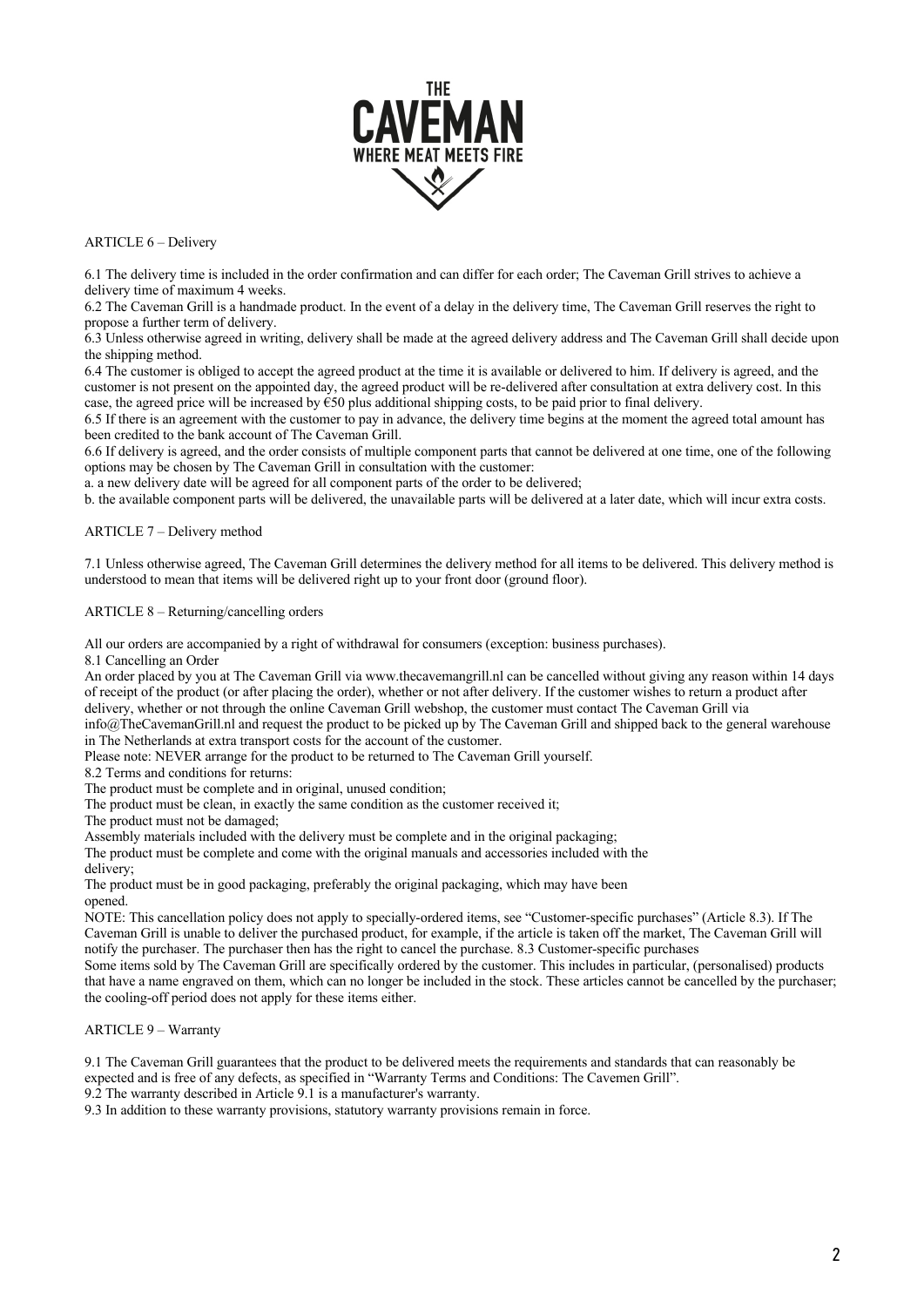

## ARTICLE 10 – Inspection and returns

10.1 The customer must carry out an inspection of the supplied product at the moment of delivery, and in all events, within the shortest possible time after delivery. The customer must check that the quality and quantity of the products delivered corresponds to the agreement, or at least complies with the requirements set out in the normal (commercial) dealings.

10.2 Any visible defects must be reported in writing to The Caveman Grill within 14 days after delivery; the purchase receipt and the defective product must also be handed over, unless this is impossible or unreasonably onerous.

10.3 The customer must report a non-visible defect to The Caveman Grill within the warranty period with due observance of the requirements of the previous paragraph of this article.

10.4 If a defect is reported in a timely manner pursuant to the previous paragraph, the customer is still obliged to purchase and pay for the purchased product. Should the customer wish to return the defective product, this will only be possible with the prior written consent of The Caveman Grill and in the manner decided by The Caveman Grill.

## ARTICLE 11 – Transition of risk

The risk of loss or damage occurring to the product that is the subject of the agreement is handed over to the customer at the time the product is legally and/or actually delivered to the customer by the signing of the packing slip, and this risk is therefore handed over to the customer or third party to whom the product has been delivered.

#### ARTICLE 12 – Payment

#### 12.1 Payment method:

Total amount due from the customer to The Caveman Grill must be credited to the bank account of The Caveman Grill before The Caveman Grill begins to arrange delivery.

12.2 Reimbursement:

a. If a decision is taken to terminate the agreement in whole or in part, and the product has not yet been delivered, The Caveman Grill will refund the agreed total amount (or partial amount) to the customer as soon as possible, but no later than 14 working days. b. If a decision is taken to terminate the agreement, and the product has already been delivered, The Caveman Grill will refund the agreed total amount (or partial amount) to the customer as soon as possible, but no later than 14 working days, counting from the moment the product is taken back by The Caveman Grill.

12.3 Objections to the amounts in the agreement do not suspend the payment obligation.

12.4 In the event of the customer defaulting, The Caveman Grill, subject to legal restrictions, has the right to charge the costs for collection.

## ARTICLE 13 – Legal liability

13.1 If the product delivered by The Caveman Grill is defective, then liability for this is as stated in our Warranty Terms and Conditions or as required by Article 6:185 of the Dutch Civil Code. Consequential damage or indirect damage is excluded from this. 13.2 The liability of The Caveman Grill is limited to repair or replacement of the product, or refund of the purchase price, and this only when the producer/manufacturer of a defective product has been found legally liable for consequential damages.

13.3 Notwithstanding the above, The Caveman Grill is not liable if the damage is due to intent and/or gross negligence and/or culpable actions, or injudicious or improper use by the customer.

13.4 The limitations of liability for direct damage described in these terms and conditions do not apply if the damage is due to intent or gross negligence by The Caveman Grill or its subordinates.

#### ARTICLE 14 – Force Majeure

14.1 The Caveman Grill is not obliged to fulfil any obligations towards the customer if The Caveman Grill is hindered from doing so by a circumstance that is not its fault and for which it is not accountable by law, a legal act or according to generally accepted standards.

14.2 Force majeure under these general terms and conditions means, in addition to that which is laid down by statute and case law, all external causes, foreseen or unforeseen, over which The Caveman Grill has no control, and as a result of which The Caveman Grill is unable to fulfil its obligations.

14.3 The Caveman Grill also has the right to rely on force majeure if the circumstance that hinders (further) fulfilment of the agreement occurs after The Caveman Grill should have fulfilled the commitment.

14.4 Parties may suspend their obligations under the agreement during the period that the force majeure lasts. If this period lasts longer than 4 (four) months, then either of the parties is entitled to dissolve the agreement, without obligation to compensate for damage to the other party; however, any payments made in advance are then returned.